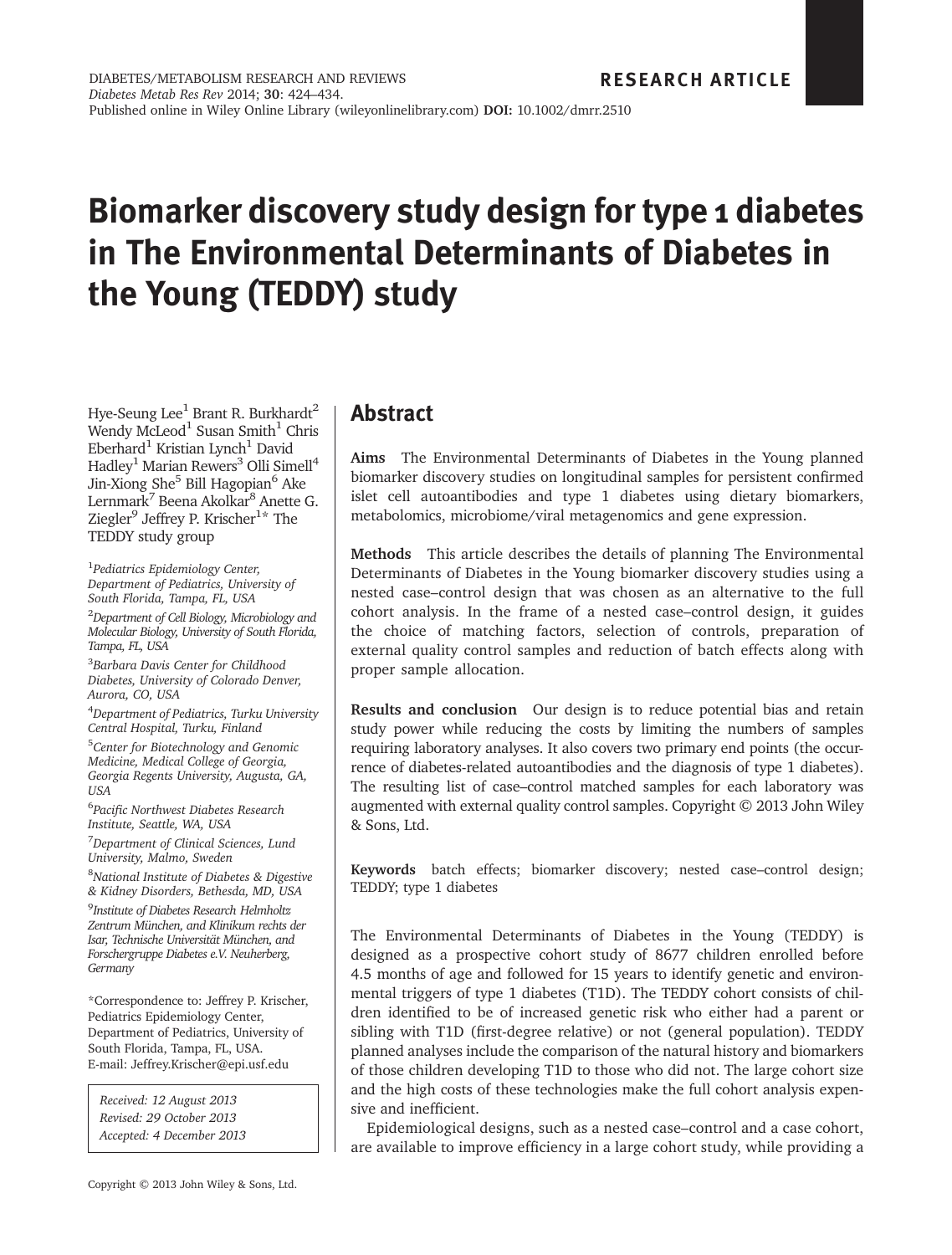similar result that the full cohort analysis would have produced. The strengths and weaknesses of those available designs have been compared in great detail [1–3]. For biomarker studies, a nested case–control design has more advantages than others, stemming from the ability of matching cases and controls for potentially confounding variables [4–7], as well as the ability of saving more resources because information on timedependent exposures in controls does not require samples or data to be collected beyond the time of follow-up of the case [8]. However, a nested case–control design requires careful planning to avoid bias and loss of generality while trying to improve efficiency [4]. Failure to select controls as nested in each risk set from the full cohort can produce biassed results [9,10]. Furthermore, a nested case–control design shares the general concerns in considering special sampling techniques, such as the choice of matching factors.

In this article, we present the details of planning the TEDDY biomarker discovery studies using a nested case–control design that was chosen as an alternative to the full cohort analysis. Our design reduces potential bias and retains study power while reducing the costs by limiting the numbers of samples requiring laboratory analyses. It also covers two primary end points (the occurrence of diabetes-related autoantibodies and the diagnosis of T1D). The resulting list of case– control matched samples for each laboratory was augmented with external quality control (QC) samples prepared by the data coordinating centre (DCC) QC laboratory. The external QC samples were masked so that the laboratories were unaware of whether the samples came from cases or controls. We first describe the TEDDY cohort and the application of a nested case–control design and then the steps taken to select controls. The definition of cases and controls are detailed, and the preparation of external QC samples is also described.

## Materials and methods

### Study population

The Environmental Determinants of Diabetes in the Young enrolled children younger than 4.5 months of age from December 2004 to July 2010 through newborn screening for high-risk HLA-DR-DQ genotypes at six centres: three in the United States at the Pacific Northwest Diabetes Research Institute, Seattle, Washington, the Barbara Davis Center, Denver, Colorado; a combined Georgia/Florida site at the Medical College of Georgia, Augusta, Georgia and the University of Florida, Gainesville, Florida, and three in Europe at University of Turku, (Turku, Oulu and Tampere, Finland); Lund University, Malmo, Sweden and the Diabetes Research Institute, Munich, Germany. Detailed study design and methods have been previously published [11,12]. Written informed consents were obtained for all study participants from a parent or primary caretaker, separately, for genetic screening and participation in prospective follow-up. The study was approved by local institutional review boards and is monitored by external evaluation committee formed by the National Institutes of Health.

The first primary endpoint in TEDDY is the appearance of persistent confirmed islet autoimmunity (IA). Persistent confirmed IA is defined as the presence of one confirmed autoantibody (GAD65A, IA-2A or IAA) on two or more consecutive samples. IAs are measured in two laboratories (Barbara Davis Center, Aurora, Colorado, and the University of Bristol Laboratory, Bristol, UK) depending upon the location of the clinical site. All samples identified as positive in one TEDDY laboratory are sent to the other laboratory for confirmation [13]. The second primary outcome is the clinical appearance of T1D as defined using the American Diabetes Association criteria [14].

The TEDDY study collects participants' stool, plasma, serum, red blood cells, peripheral blood mononuclear cells, along with extensive questionnaire data. Blood sample collection begins at the 3-month study visit and continues at a 3-month interval up to 4 years of age. If a subject develops persistent IA, then they continue on the 3-month interval schedule up to age 15 years; otherwise, they switch to a 6-month interval schedule. In addition, the child's parent collects at least 5 g of the child's stool each month (up until 48 months of age, then every 3 months until the age of 10 years and then biannually thereafter) into the three plastic stool containers provided by the clinical centre. All samples have been stored at a central TEDDY repository by following the centralized DCC instructions [15].

#### Biomarkers

The design of the TEDDY biomarker studies included the assessment of dietary biomarkers, metabolomics, gene expression and microbiome/viral metagenomics in plasma and stool samples collected at protocol-specified time points from the participating children. A different laboratory responsible for the analysis of each biomarker was selected after carefully reviewing applications received in response to a request for proposals developed by TEDDY investigators.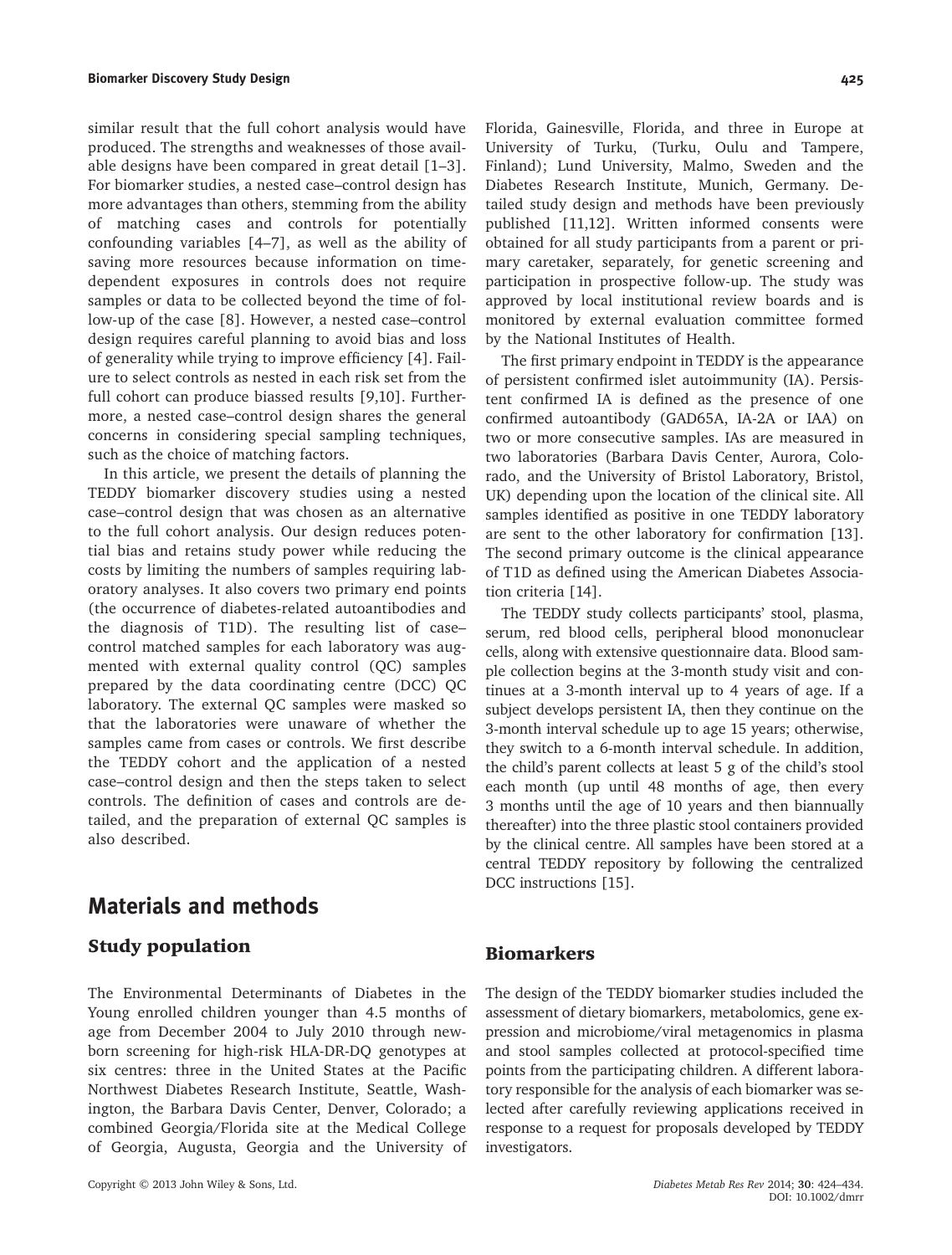The dietary biomarker laboratory (Disease Risk Unit, National Institute for Health and Welfare, Helsinki, Finland) was selected to analyse plasma 25-hydroxyvitamin D, vitamin C, alpha/gamma-tocopherol, carotenoid and cholesterol concentrations and erythrocyte fatty acid composition. The metabolomics laboratory (The NIH West Coast Metabolomics Center, University of California Davis, CA, USA) was selected to profile metabolomes using plasma samples. The micobiome/vial metagenomics laboratory (Baylor College of Medicine, Houston, Texas, USA) was selected to identify viral candidates and associated microbiome (bacterial, eukaryotes, viruses) using stool and plasma samples. The gene expression laboratory (Jinfiniti Biosciences LLC, Georgia Health Sciences University, GA, USA) was selected to identify gene expression profiles using mRNA samples.

#### Study design and application

A subject who developed one of the two primary outcomes (persistent confirmed IA and/or T1D) was defined as a case. The event time of persistent confirmed IA was the date of first blood draw of confirmed IA that was subsequently found to be persistent. The event time of T1D was the date of diagnosis. If the diagnosis was based on two oral glucose tolerance tests (OGTTs), then the date of diagnosis was the first OGTT that met the diagnostic criteria.

In a nested case–control design, controls should be randomly selected among cohort members who have not yet developed the disease at the time a case is diagnosed (risk set sampling or incidence density sampling) [16]. TEDDY defined potential controls for a case as subjects who were event-free within  $\pm$ 45 days of the case's event time, which corresponds to the midpoint between the 3-month intervalscheduled protocol visits at which the events were determined. A control for a case of persistent confirmed IA was a TEDDY participant who had not developed persistent confirmed IA by the time that the case to which it is matched developed IA, within  $\pm$ 45 days of the event time. Because two consecutive samples are involved to determine the persistency, the subject was counted as a potential control if his or her valid sample within  $\pm$ 45 days of the event time was not confirmed positive; or if the sample was confirmed positive, then the following sample had to be not confirmed positive with the available results. A control for a case of T1D was defined as a TEDDY subject who had not been diagnosed as T1D, within  $\pm$ 45 days of the event time. If a subject had an OGTT indicative of diabetes within  $\pm$ 45 days of the event time of the case to which it is matched, the subject was excluded to be a potential control if there was no following OGTT or if the following OGTT met the definition of diabetes.

Matching factors were chosen to be clinical centre, gender and family history of T1D to control the differences in genetic background and in sample/data handling between clinical centres. Although matching is often used to improve statistical efficiency, a minimum number of matching factors is recommended in biomarker studies to avoid overmatching [4,17]. Also, matching on risk factors in a nested case–control design may increase the likelihood that a control becomes a case later during the follow-up than the likelihood in the full cohort.

Because of sample assay costs, the selection of three controls per case was planned for the dietary biomarker and metabolomics samples (1 : 3 matched), and one control per case was planned for gene expression and metagenomics samples  $(1:1$  matched). To plan on synergistic and comparative studies across biomarker studies, the same controls for each case were planned to be used for all analyses. All samples collected from TEDDY study visits up to the event time were to be processed. Thus, biospecimen availability at each study visit was also a consideration in the selection of potential controls because the number of samples varied with each type of sample and compliance with protocol visits. A random sample of matched controls from the pool of potential controls resulted in only limited success in finding controls with a high proportion of samples that matched the sample availability of the cases (Figure 1). This approach would have generated about a 40% loss of case–control pairs. To overcome this problem, six potential controls were randomly selected from the pool of controls, and then, three controls were selected on the basis of the best sample availability. The sample availability of a potential control was counted only when the case to which it is matched carried available sample. The best sample availability was based on the ratio of the number of available samples in a potential control to the number of available samples



Figure 1. Average number of control samples collected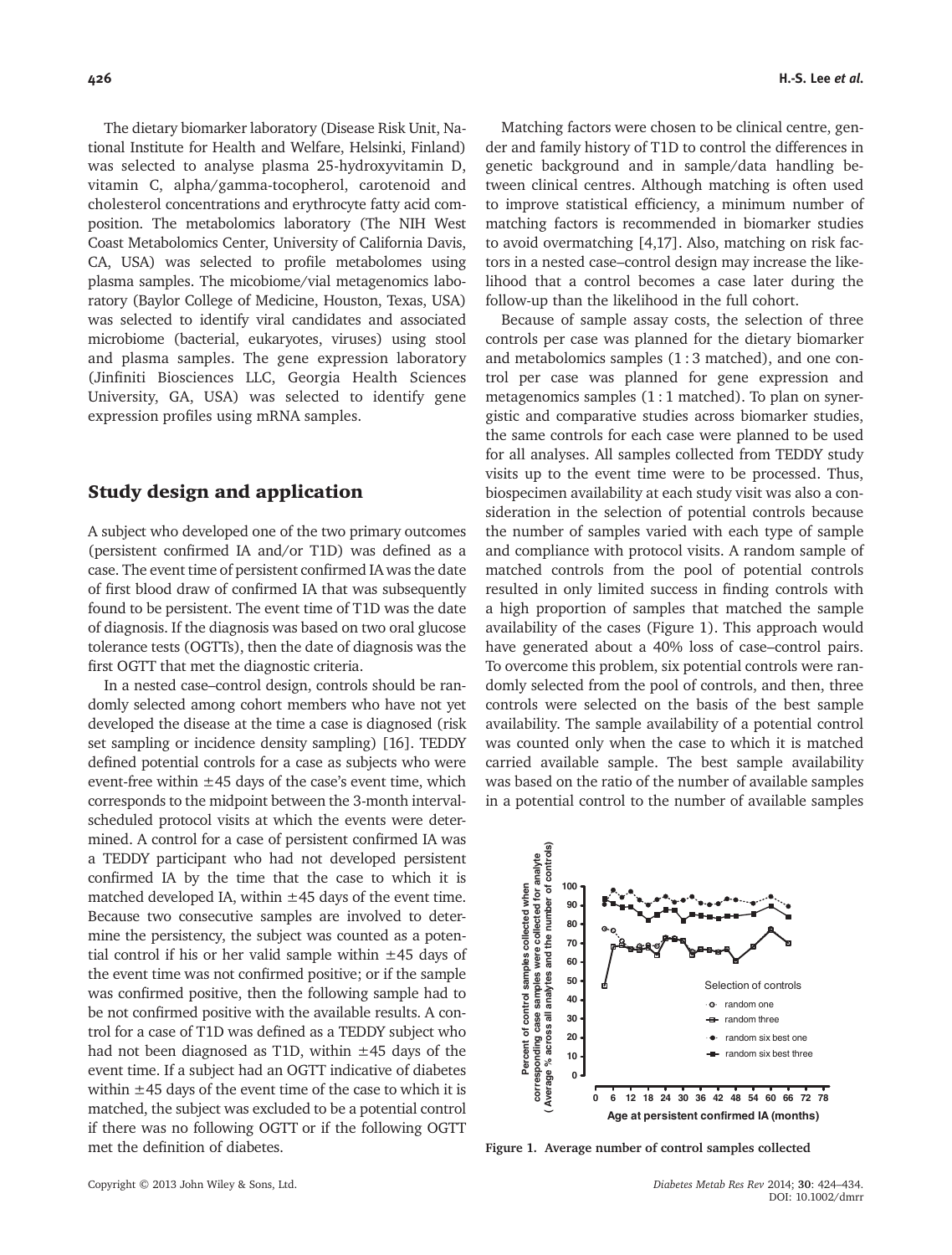in the case. Figure 2 summarizes this control selection procedure for TEDDY biomarker studies.

Each analyte was to be run in a 'batch', which was determined by each laboratory. The analytic batch in a laboratory would be a group of biological samples that are analysed together under a particular assay technology. Batch effects were considered because they could create bias in identifying a biomarker by generating a nonidentical random error distribution between cases and controls [18,19], if the corresponding samples were run in different batches. For example, batch effects can occur if a subset of experiments were run on 1 day and another set on the other day, if two technicians were responsible for different subsets of the experiments or if two different lots of reagents, chips or instruments were used [20–23]. To minimize batch effects in comparing case–control samples at the design stage, we arranged all samples collected from a case and matched controls to be run in the same analytic batch. When it was not feasible because of the limited number of samples that the batch can process, we arranged samples that were to be compared with each other (i.e. collected at the same visit) to be run in the same analytic batch.

#### External QC samples

External QC samples were used to measure batch to batch variability for the various biomarkers being assayed. These QC samples were prepared by the DCC QC laboratory located

to be biologically identical to allow for true evaluation of inter assay variability. Handling/processing and sample volume/storage container appearance was identical to case and control specimens to allow for proper blinding of QC samples to each laboratory. QC samples for the dietary biomarkers, gene expression, metabolomics and microbiome/ viral metagenomics are described in Table 1. Following preparation, QC samples were shipped to the TEDDY central repository for storage prior to dissemination among various laboratories for subsequent analysis.

in the Biomedical Science Facility on the campus of the University of South Florida. Each QC sample was designed

### Data analysis plan

Conditional logistic regression will examine the association between a candidate biomarker and becoming a case within a stratum. For high-throughput analyses, false discovery rate will be controlled to filter potential biomarkers, and penalized conditional logistic regression will be used for simultaneous selection [24].

Each analyte from birth to an event time (mostly 3 months apart) will be profiled for a subject. A marker will be analysed as a profile at a given age of interest or a subject specific change estimated from a mixed effects model.

Confounders other than matching factors may be adjusted in the analysis as identified. Biomarkers specific to a matching factor may be missed in this study.

Dietary biomarker laboratory and metabolomics laboratory

Step1: Start from the event time with least number of potential controls, after matched on clinical center, gender and family history of  $T1D$  (say time  $T_1$ ) Step2: Randomly select 6 controls and then select a control based on the best sample availability from those 6 until 3 controls are selected, without replacement. Step3: At the time  $T_2$  with the next least number of potential controls, include all subjects meeting the above matching criteria, with replacement of the controls selected at the time  $T_1$ , if they meet the eligibility criteria. Step4: Randomly select 6 controls and then select a control based on the best sample availability from those 6 until 3 controls who were NOT selected at the time  $T_1$  are selected, without replacement. Gene expression laboratory and metagenomics laboratories After the step4, 1 control was randomly selected from those 3 selected controls.

#### Figure 2. Control selection procedure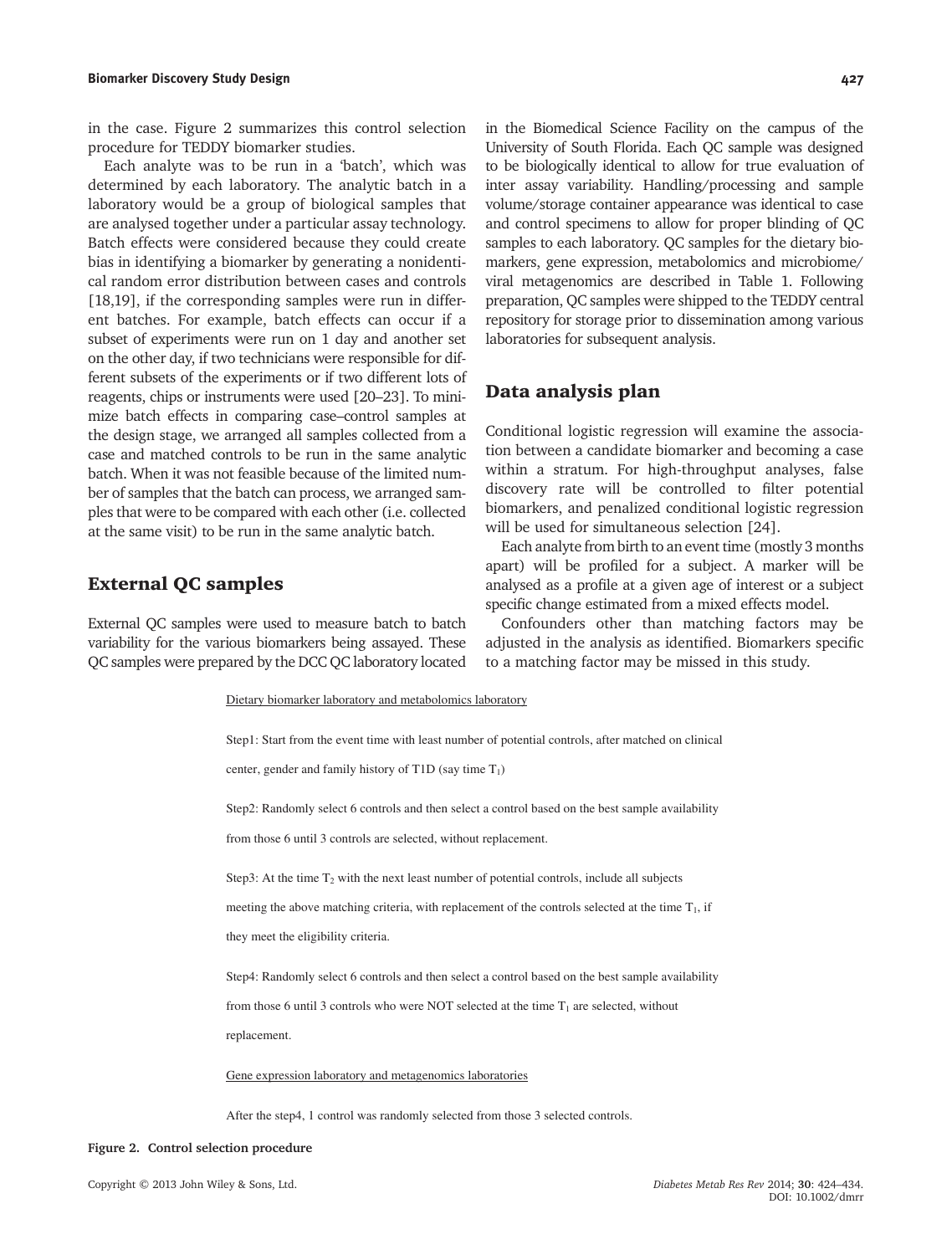|  |  | Table 1. External quality control (QC) sample |  |  |
|--|--|-----------------------------------------------|--|--|
|--|--|-----------------------------------------------|--|--|

| Laboratory                                                                                    |                                                    | QC sample preparation                                                                                                                                                                                                                                                                                                                                                                                                                          |
|-----------------------------------------------------------------------------------------------|----------------------------------------------------|------------------------------------------------------------------------------------------------------------------------------------------------------------------------------------------------------------------------------------------------------------------------------------------------------------------------------------------------------------------------------------------------------------------------------------------------|
| Dietary biomarkers<br>Gene expression<br><b>Metabolomics</b><br>Microbiome/viral metagenomics | Plasma<br>Whole blood<br>Plasma<br>Stool<br>Plasma | Human plasma aliquoted into case/control matched subject vials <sup>1</sup><br>RNA isolated from whole blood aliquoted into case/control matched subject vials<br>Human plasma aliquoted into case/control matched subject vials <sup>1</sup><br>Human stool aliquoted into case/control matched subject vials <sup>2</sup><br>Viral collection spiked into human plasma and aliguoted into case/control matched<br>subject vials <sup>3</sup> |

<sup>1</sup>Human plasma commercially received from Rockland Immunochemicals in four independent lots.

<sup>2</sup>Human stool received from two non-T1D independent donors.

<sup>3</sup>Following viruses were spiked into donor plasma at the documented concentrations: poliovirus (PV 200 PFU/mL), rotavirus (20 000 PFU/ mL), vesicular stomatitis virus (200 PFU/mL) and adenovirus (20 000 PFU/mL).

# Results

### Cases and controls

This nested case–control study was based on the data collected as of 31 May 2012. The median age of follow-up was 40 months with the first quartile (Q1) is 25 months and the third quartile (Q3) is 60 months. There were 114 T1D cases (median age of diagnosis 29 months, Q1 = 19 and Q3 = 41), and 419 persistent confirmed IA cases (median age 21 months,  $Q1 = 12$  and  $Q3 = 33$ ). However, one persistent confirmed IA case did not have a potential control after matching on clinical centre, gender and family history of T1D.

Two separate nested case-control studies were planned for persistent confirmed IA and T1D; 95 cases were identified for both T1D and persistent confirmed IA, 323 persistent confirmed IA cases were not diagnosed with T1D, and 19 cases developed T1D without previously meeting the criteria for a persistent confirmed IA. Over 50% of cases were from Sweden and Finland, and about 30% of the cases had a first degree of relative in T1D (Table 2).

A total 1253 controls were selected for the persistent confirmed IA studies for the dietary biomarker laboratory and metabolomics laboratory. Except for one case with only two potential controls available, 417 cases were matched with three controls. Of those 1253 controls, 418 controls were selected for persistent confirmed IA studies in the gene expression laboratory and the metagenomics laboratory. For T1D, 342 controls were for 114 cases for the studies in the dietary biomarker laboratory and the metabolomics laboratory. Of those 342 controls, 114 controls were selected for studies in the gene expression laboratory and the metagenomics laboratory. For a control, samples were to be processed only when the matched case had available sample at a corresponding visit.

On the basis of our design, because of the sample availability, there was about a 10% reduced number of pairs for 1 : 1 studies and a 20% reduced number of pairs for 1 : 3 studies, instead of the 40% reduction from the simple random control selection. That is, the numbers of available pairs for IA studies are  $1002$  pairs  $(1:3)$  and 376 pairs  $(1:1)$  and those for T1D studies are 273 pairs  $(1:3)$  and 102 pairs  $(1:1)$ . As a result, the nested case–control study will have 80% or greater power at a significance level of 5% to detect  $\geq 2.01$  relative risk (RR) with 1002 pairs if the proportion of exposure was 5%, and it can detect ≥3.14 RR with 376 pairs. With 273 pairs, the study will have at least 80% power to detect ≥3.83 RR, and with 102 pairs, it will detect ≥8.99 RR [25].

### Efficiency in the number of samples to be processed

Because of the nature of a nested case–control design, there were controls that subsequently became cases later in their follow-up. Among those 418 persistent confirmed IA cases, 42 (10%) subjects were selected as controls for another persistent confirmed IA cases prior to becoming IA, 23 (6%) were selected as controls for T1D cases and 8 (2%) were selected for both. Among those 114 T1D cases, six (5%) subjects were selected as controls for another T1D cases, six (5%) were selected as controls for persistent confirmed IA cases and one (1%) was selected for both. On the other hand, 116 (9%) controls for persistent confirmed IA cases were also selected as controls for T1D. This links one matched case and its controls to another matched case and its controls. A 'set' was created to include unique subjects from the linkages in persistent confirmed IA case controls and the T1D case controls. The number of subjects in a set increased depending on the complexity of the linkage.

For those persistent confirmed IA cases who also serve as controls for T1D, all samples collected up to the event time of persistent confirmed IA were to be processed, but samples collected from the visits after the time of persistent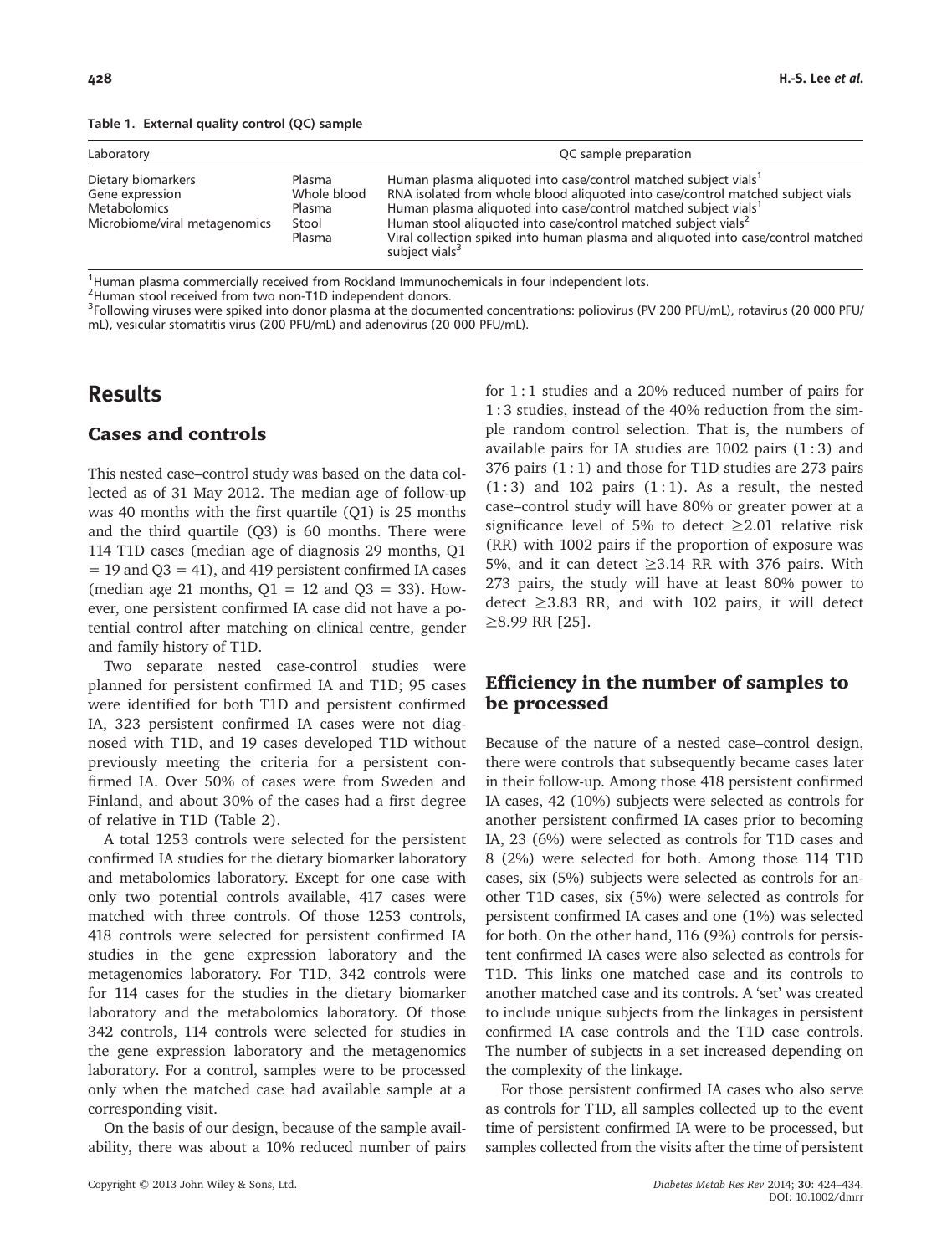|  |  |  | Table 2. Study subject characteristics: mean (SD) or n (%) |  |  |  |  |
|--|--|--|------------------------------------------------------------|--|--|--|--|
|--|--|--|------------------------------------------------------------|--|--|--|--|

|                                    |                       |             | Persistent confirmed islet autoimmunity |          | T <sub>1</sub> D             |
|------------------------------------|-----------------------|-------------|-----------------------------------------|----------|------------------------------|
|                                    |                       | Case        | Control                                 | Case     | Control                      |
| Design                             | 1:1                   | 418         | 418                                     | 114      | 114                          |
|                                    | 1:3                   | 417<br>$1*$ | 1251                                    | 114      | 342                          |
| Age (months)<br>Matching variables |                       |             | $24(15)$ (min = 2, max = 72)            |          | $32(16)$ (min = 8, max = 75) |
| Clinical site                      | Colorado              | 57 (14%)    | 171 (14%)                               | 16 (14%) | 48 (14%)                     |
|                                    | Georgia/Florida       | 29 (7%)     | 87 (7%)                                 | 6(5%)    | 18 (5%)                      |
|                                    | Washington            | 38 (9%)     | 113 (9%)                                | 8(7%)    | 24 (7%)                      |
|                                    | Finland               | 114 (27%)   | 342 (27%)                               | 36 (32%) | 108 (32%)                    |
|                                    | Germany               | 37 (9%)     | 111 (9%)                                | 18 (16%) | 54 (16%)                     |
|                                    | Sweden                | 143 (34%)   | 429 (34%)                               | 30 (26%) | 90 (26%)                     |
| T1D family history                 | First-degree relative | 95 (23%)    | 284 (23%)                               | 41 (36%) | 123 (36%)                    |
|                                    | General population    | 323 (77%)   | 969 (77%)                               | 73 (64%) | 219 (64%)                    |
| Gender                             | Female                | 184 (44%)   | 551 (44%)                               | 61 (54%) | 183 (54%)                    |
|                                    | Male                  | 234 (56%)   | 702 (56%)                               | 53 (46%) | 159 (46%)                    |

T1D, type 1 diabetes.

\*There was one case with only two controls available.

confirmed IA were to be processed only for the visits when the matched T1D case had available sample. For those T1D cases who were preceded by persistent confirmed IA, as well as serve as controls for persistent confirmed IA cases, all samples collected until the T1D event time were to be processed. For those controls selected for both persistent confirmed IA and T1D, samples were to be processed if either case had available sample at the visit.

Although each analyte result derived from a sample will be utilized for all biomarker studies of persistent confirmed IA and/or T1D, samples will only need to be processed once for each analysis in each lab. Extracting unique samples from these sets reduced by about 10% the number of samples that need to be processed in each lab. The third column in Table 3 summarizes the number of samples to be processed per analyte in each biomarker laboratory. For example, persistent confirmed IA study will need 3060 ascorbic acid analysis results, and T1D study will need 1039 results. To do that, 3736 unique samples were identified from 253 sets for ascorbic acid analysis.

#### To reduce batch effects

As shown in Table 4, the number of samples to be shipped at a single time, as well as the number of samples that can be analysed together, was determined by each laboratory specific to the assay technology.

The dietary biomarker laboratory was capable of handling 56 samples in one batch for vitamin C analysis, 96 samples for vitamin D only analysis, 64 samples for tocopherol and additional vitamin D analysis and 20 samples for fatty acid analysis. After saving places for external QC samples, the remaining number of places was available for

Copyright © 2013 John Wiley & Sons, Ltd.  $Di$  and  $Di$  and  $Di$  and  $Di$  and  $Di$  and  $Di$  and  $Di$  and  $Di$  and  $Di$  and  $Di$  and  $Di$  and  $Di$  and  $Di$  and  $Di$  and  $Di$  and  $Di$  and  $Di$  and  $Di$  and  $Di$  and  $Di$  and

case–control samples. For example, 52 places were available for the case and control samples for vitamin C analysis, after leaving four places for external QC samples in the batch. The median number of samples per set was 10 (Q1  $= 6$  and  $Q3 = 16$ ). If we planned to run all samples collected from all TEDDY visits in a set, 9 out of 253 sets (4%) would not be run in the same batch because of exceeding the maximum number of samples that the lab can run in the same batch for vitamin C analysis (i.e. 52). The metabolomics laboratory was capable to process 40 samples in one batch. After saving four places for external QC samples, 36 places were available for case–control samples. Although the first attempt was to run all samples collected from all TEDDY visits in the same set, the analytic batch sizes for fatty acid composition analysis in the dietary biomarker laboratory and analysis for metabolomics were very limited. For fatty acid, the median number of samples per set was 12 ( $Q1 = 8$  and  $Q3 = 19$ ), and about 26% of sets included more than the limit (i.e. 18). For the metabolomics laboratory, the median number of samples per set was 27 ( $Q1 = 15$  and  $Q3 = 44$ ), and about 35% of sets included the number of samples greater than the limit (i.e. 36). Hence, for 1 : 3 matched studies, a set was modified to include the samples collected at a specific visit in the set, and the allocation of those case–control samples between visits was left at random. For fatty acid analyses, the 266 sets were modified to be 907, and of those modified 907 sets, about 2% exceeded the limit. For the metabolomics laboratory, the 275 sets were modified to be 2308, and 0.1% of those 2308 modified sets exceeded the limit. Modified sets were randomly ordered, as well as the subjects within a modified set. Those modified sets exceeding the limit in each analyte were randomly divided and allocated in the consecutive batches.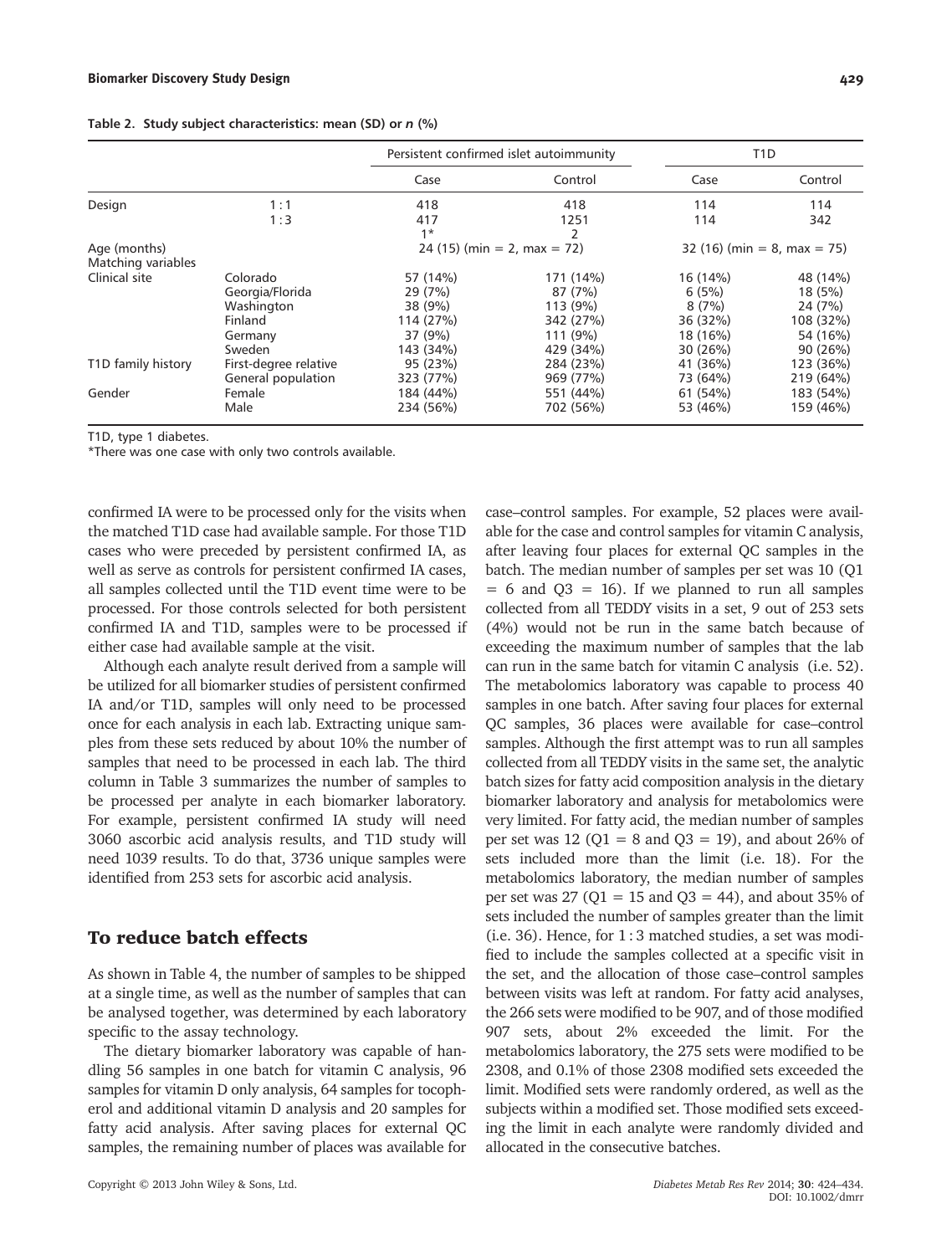|                               |                                                                             |                             | Persistent confirmed<br>islet autoimmunity |                              |                                 | Type 1<br>diabetes |                    |                                      |                                | Combined                         |                                         |
|-------------------------------|-----------------------------------------------------------------------------|-----------------------------|--------------------------------------------|------------------------------|---------------------------------|--------------------|--------------------|--------------------------------------|--------------------------------|----------------------------------|-----------------------------------------|
| Appratory                     | Analyte                                                                     | $Case +$                    | Control                                    | Case                         | Case +<br>Control               | Control            | Case               | Case +<br>Control                    | Control                        | Case                             | sets to provide<br>Number of<br>samples |
| Dietary biomarkers            | Ascorbic acid<br>Vitamin D (3 or 9 months)                                  | 3060<br>2214<br>3069        | 216<br>2008<br>2008                        | ន្លូង<br>និង                 | 0<br>0<br>0<br>0<br>0<br>0<br>0 | 245<br>255         | 272<br>1724<br>274 | 3736<br>2468<br>3736                 | 21850<br>2825<br>2021          | 5 4 5<br>5 4 5<br>9 5 6          | 253<br>2453<br>253                      |
|                               | 3 and 9 months)<br>nerol and<br>Alpha/gamma-tocoph<br>vitamin D (other than |                             |                                            |                              |                                 |                    |                    |                                      |                                |                                  |                                         |
|                               | Fatty acid<br>Plasma                                                        | 4 106                       |                                            |                              |                                 |                    |                    |                                      |                                |                                  |                                         |
| <b>Metabolomics</b>           |                                                                             | 394                         | 3 004<br>5 8 7 7                           |                              |                                 |                    |                    |                                      |                                |                                  |                                         |
| Aicrobiome/viral metagenomics | Stool                                                                       |                             |                                            |                              |                                 |                    |                    |                                      |                                |                                  |                                         |
|                               | Plasma                                                                      | 0 4 4<br>4 9 9 9<br>6 9 9 9 | 1593<br>272<br>21808                       | 1102<br>2517<br>58576<br>196 | 34011002<br>0021004<br>0021024  | 97288<br>27288     |                    | 4 L u e u<br>882 L U 88<br>4 L u e v | 71<br>636780<br>6400M<br>6400M | 1268<br>3085<br>120711<br>120711 | 650048<br>650048<br>65004               |
| Gene expression               | mRNA                                                                        |                             |                                            |                              |                                 |                    |                    |                                      |                                |                                  |                                         |
|                               |                                                                             |                             |                                            |                              |                                 |                    |                    |                                      |                                |                                  |                                         |

| batch after sample alloca |  |
|---------------------------|--|
|                           |  |
|                           |  |
|                           |  |
| nber of samples per bat   |  |
|                           |  |
| $\ddot{\phantom{a}}$      |  |
| エリラ                       |  |

|                               |                                                                                      | allowed per batch<br>Number of places |               | samples per set in one batch:<br>Number of case-control<br>median (Q1,Q3) |                                                  | Number of                                  | Number of               |
|-------------------------------|--------------------------------------------------------------------------------------|---------------------------------------|---------------|---------------------------------------------------------------------------|--------------------------------------------------|--------------------------------------------|-------------------------|
| Laboratory                    | Analyte                                                                              | controls<br>Case                      | External<br>ŏ | <b>TEDDY</b> visits<br>Including all                                      | <b>TEDDY</b> visit<br>At a given                 | external QC samples<br>(number of batches) | samples per<br>shipment |
| Dietary biomarkers            | Ascorbic acid                                                                        |                                       |               | 10(6, 16)                                                                 |                                                  |                                            | $-1200$                 |
|                               | /itamin D (3 or 9 months)                                                            |                                       |               | 7(4,8)                                                                    | 4<br>पेट्रे<br>मेट्रे                            | 312 (78)<br>112 (28)                       | $-2500$                 |
|                               | Alpha/gamma-tocopherol and vitamin D<br>months)<br>(other than 3 and 9               |                                       |               | 10(5,16)                                                                  |                                                  | 268 (67)                                   | $-1400$                 |
|                               | Fatty acid                                                                           | ≌                                     |               | 12(8,19)                                                                  |                                                  | 638 (319)                                  |                         |
| Metabolomics                  | asma                                                                                 |                                       |               | 27 (15,44)                                                                |                                                  | 388 (347)                                  |                         |
| Microbiome/viral metagenomics | Stool                                                                                | 3                                     |               | 28 (15,44)                                                                | d d d d d<br>4 d d d d<br>4 d d d d<br>4 d d d d | 330 (165)                                  |                         |
|                               | asma                                                                                 |                                       |               | 14(8,21)                                                                  |                                                  | 150 (75)                                   |                         |
| Gene expression               | nRNA                                                                                 |                                       |               | 1(6, 18)                                                                  |                                                  | 20(60)                                     | $-350$                  |
|                               | QC, quality control; TEDDY, The Environmental Determinants of Diabetes in the Young. |                                       |               |                                                                           |                                                  |                                            |                         |

Table 3. Number of samples to be processed per analyte

Table 3. Number of samples to be processed per analyte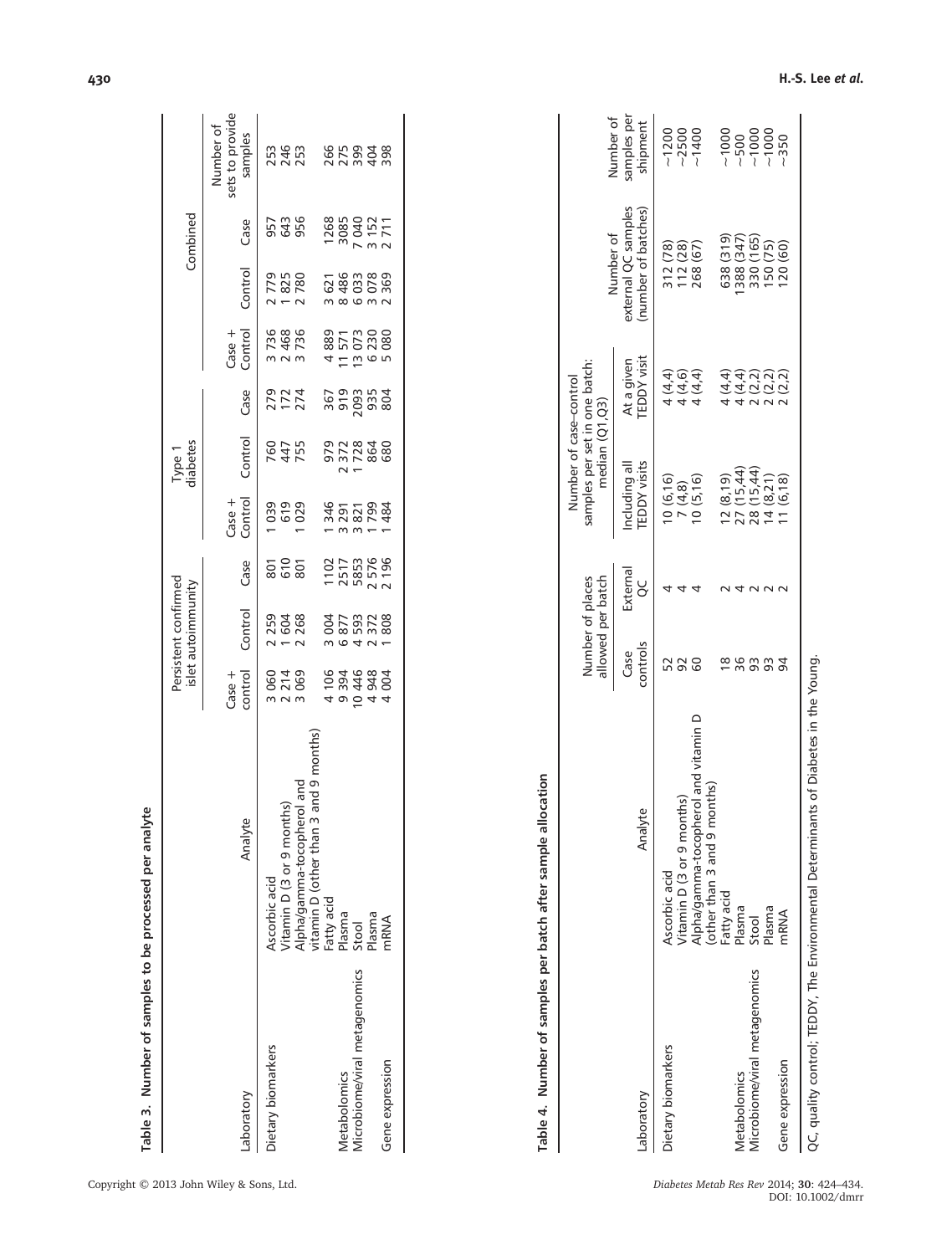#### Biomarker Discovery Study Design 1988 and 2008 and 2008 and 2008 and 2008 and 2008 and 2008 and 2008 and 2008 and 2008 and 2008 and 2008 and 2008 and 2008 and 2008 and 2008 and 2008 and 2008 and 2008 and 2008 and 2008 and

For the metagenomics and the gene expression studies that used  $1:1$  matching, the analytic batch size made it possible to include all samples collected from all TEDDY visits in a set. About 2% of sets (6 out of 399) exceeded the limit only for stool analysis, which led to a random divide into two consecutive batches.

### Number of samples and batches to be processed

After decoding the linked complexity and arranging batches to minimize the effects, there were 3736 samples to be processed in 78 batches for vitamin C analysis, 2468 samples in 28 batches for vitamin D analysis, 3736 samples in 67 batches for tocopherol and vitamin D analysis, 4889 samples in 319 batches for fatty acid analysis, 11 571 samples in 347 batches for metabolomics analysis, 13 073 samples in 165 batches for metagenomic analysis using stool, 6230 samples in 75 batches for metagenomic analysis using plasma and 5080 samples in 60 batches for gene expression analysis.

# **Discussion**

With the TEDDY experience as an example, we presented the implementation of a modified nested case–control design specific to multiple biomarker studies for IA and T1D. Major steps taken were the choice of an epidemiological design, the choice of handling sample availability and the choice to reduce batch effects.

In implementing a nested case–control design, a control selected to match one case is possibly selected to match another case, and if an individual selected as a control develops the disease later, this person can also serve as a case. In practice, this aspect brings up negative reaction when investigators seek to select controls from among those who remain disease free throughout the follow-up, which is typically used in biomarker discovery studies. But a random selection of controls from a clearly defined risk set is necessary to obtain unbiased results as it has been discussed in previous studies [4,10].

We chose an approach to selecting controls with the most available samples from a random sample of potential controls. This markedly improved the efficiency of the case– control study over a random selection of controls by increasing the number of samples available for each analysis. Although one option was to match on entirely cases' sample availability, concerns were raised from the possible spectra of bias because protocol compliance (i.e. sample availability) might be correlated with an environmental trigger of IA or diabetes. Hence, our choice was to randomly select six

subjects from the pool of potential controls and then select the controls from them, on the basis of the best sample availability. This approach was intended to mediate the concern of bias, while saving the efficiency from the potential loss in selecting completely at random.

Additionally, the organization of the selected cases and controls and their samples to accommodate the varying batch sizes posed logistical challenges in order to minimize the batch effects when case–control comparisons are to be made. Although each laboratory strives to be certain that analytic results obtained from a given sample are not influenced by a particular batch, the variability of analytic results within a batch is smaller than the variability of analytic results between batches. We avoided potential batch effects by arranging those samples in a set of cases and their matched controls to be run in the same analytic batch. However, because of the large volume of samples, the process in each laboratory will take between 8 and15 months, and batch effects because of this aspect are unavoidable. For example, 60 batches will be processed in the gene expression lab over 15 months. In our setting, the external QC data results will provide useful sources to assess the batch effects.

Through this process, the careful setting of risk sets retained the advantages expected by a nested case– control design. The selection of controls resulted in less than a 20% loss of the case–control pairs because of sample availability, the selection of samples improved by 10% the efficiency of analysing the two primary TEDDY end points and also reduced potential laboratory variability because of batch effects.

### Acknowledgements

### The TEDDY study group (see appendix)

Funded by U01 DK63829, U01 DK63861, U01 DK63821, U01 DK63865, U01 DK63863, U01 DK63836, U01 DK63790, UC4 DK63829, UC4 DK63861, UC4 DK63821, UC4 DK63865, UC4 DK63863, UC4 DK63836 and UC4 DK95300 and contract no. HHSN267200700014C from the National Institute of Diabetes and Digestive and Kidney Diseases (NIDDK), National Institute of Allergy and Infectious Diseases (NIAID), National Institute of Child Health and Human Development (NICHD), National Institute of Environmental Health Sciences (NIEHS), Juvenile Diabetes Research Foundation (JDRF) and Centers for Disease Control and Prevention (CDC).

# Conflicts of interest

None declared.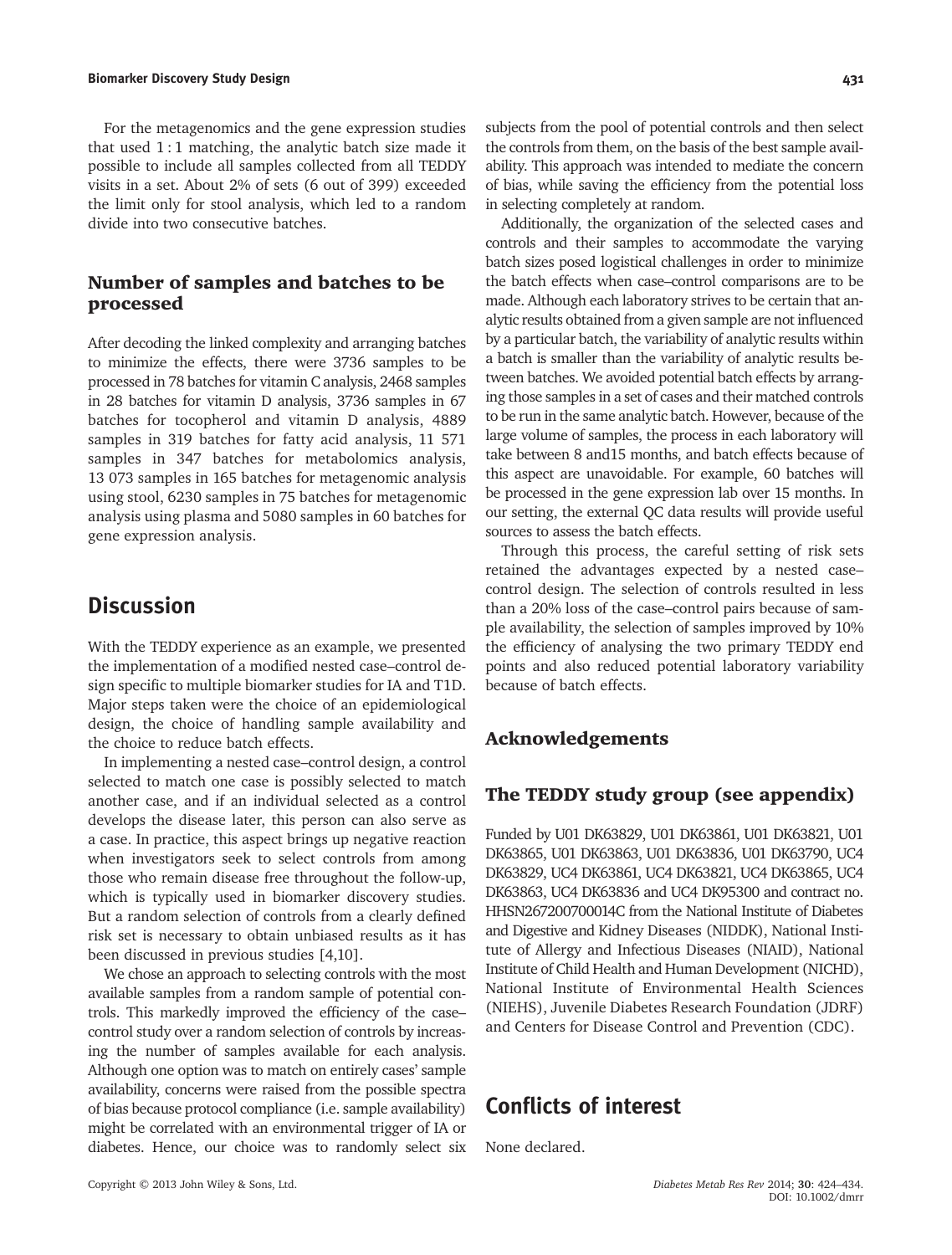# Appendix

# The TEDDY study group

Colorado Clinical Center: Marian Rewers, MD, PhD,  $PI^{1,4,6,10,11}$ , Katherine Barriga<sup>12</sup>, Kimberly Bautista<sup>12</sup>, Judith Baxter<sup>9,12,15</sup>, George Eisenbarth, MD, PhD, Nicole Frank<sup>2</sup>, Patricia Gesualdo<sup>2,6,12,14,15</sup>, Michelle Hoffman $^{12,13,14}$ , Lisa Ide, Rachel Karban $^{12}$ , Edwin Liu, MD<sup>13</sup>, Jill Norris, PhD<sup>2,3,12</sup>, Kathleen Waugh<sup>6,7,12,15</sup>, Adela Samper-Imaz, Andrea Steck, MD<sup>3</sup>. University of Colorado, Anschutz Medical Campus, Barbara Davis Center for Childhood Diabetes.

Georgia/Florida Clinical Center: Jin-Xiong She, PhD, PI<sup>1,3,4,11</sup>, Desmond Schatz, MD<sup>\*4,5,7,8</sup>, Diane Hopkins<sup>12</sup>, Leigh Steed<sup>12,13,14,15</sup>, Jamie Thomas\*<sup>6,12</sup>, Katherine Silvis<sup>2</sup>, Michael Haller, MD<sup>\*14</sup>, Meena Shankar\*<sup>2</sup> , Eleni Sheehan\*, Melissa Gardiner, Richard McIndoe, PhD, Haitao Liu, MD†, John Nechtman†, Ashok Sharma, Joshua Williams, Gabriela Foghis, Stephen W. Anderson, MD<sup>^</sup>. Medical College of Georgia, Georgia Regents University. \*University of Florida, †Jinfiniti Biosciences LLC, Augusta, GA, ^Pediatric Endocrine Associates, Atlanta, GA.

Germany Clinical Center: Anette G. Ziegler, MD, PI<sup>1,3,4,11</sup>, Andreas Beyerlein PhD<sup>2</sup>, Ezio Bonifacio PhD<sup>\*5</sup>, Michael Hummel, MD<sup>13</sup>, Sandra Hummel, PhD<sup>2</sup>, Kristina Foterek<sup>¥2</sup>, Mathilde Kersting, PhD<sup>¥2</sup>, Annette Knopff<sup>7</sup>, Sibylle Koletzko, MD<sup>¶13</sup>, Claudia Peplow<sup>12</sup>, Roswith Roth, PhD<sup>9</sup>, Julia Schenkel<sup>2,12</sup>, Joanna Stock<sup>9,12</sup>, Elisabeth Strauss<sup>12</sup>, Katharina Warncke, MD<sup>14</sup>, Christiane Winkler, PhD<sup>2,12,15</sup>. Forschergruppe Diabetes e.V. at Helmholtz Zentrum München. \*Center for Regenerative Therapies, TU Dresden, ¶ Dr von Hauner Children's Hospital, Department of Gastroenterology, Ludwig Maximillians University Munich, ¥ Research Institute for Child Nutrition, Dortmund. Finland Clinical Center: Olli G. Simell, MD, PhD, PI<sup>¥^1,4,11,13</sup>, Heikki Hyöty, MD, PhD<sup>\*±6</sup>, Jorma Ilonen, MD, PhD $^{43}$ , Mikael Knip, MD, PhD $^{\star\pm}$ , Annika Koivu $^{\text{\texttt{\tiny $4$}}^{\text{\tiny \top}}},$ Mirva Koreasalo\*<sup>±§2</sup>, Miia Kähönen<sup>µ¤</sup>, Maria Lönnrot, MD, PhD $^{\star \pm 6}$ , Katja Multasuo $^{\mu \times}$ , Elina Mäntymäki $^{\text{\tiny H}}$  , Juha Mykkänen, PhD^¥ 3, Kirsti Näntö-Salonen, MD,  $\mathrm{PhD}^{\mathcal{H}^{\frown}1\bar{2}},$  Tiina Niininen $^{\pm\,\star\,12},$  Mia Nyblom $^{\star\,\pm},$  Jenna Rautanen±§, Anne Riikonen\*±, Minna Romo¥^, Aaro Simell<sup>¥</sup>^, Barbara Simell<sup>¥^9,12,15</sup>, Tuula Simell,  $PhD<sup>{4^{\sim}9,12}</sup>$ , Ville Simell $\hat{ }$ <sup>¥13</sup>, Maija Sjöberg<sup>¥ $^{\sim}$ 12,14, Aino</sup> Stenius<sup>µ¤12</sup>, Jorma Toppari, MD, PhD, Eeva Varjonen¥^12, Riitta Veijola, MD, PhDμ¤14, Suvi M. Virtanen, MD, PhD\*±§2, Mari Åkerlund\*±§. ¥ University of Turku, \*University of Tampere, <sup>μ</sup>University of Oulu, Turku University Hospital, <sup>±</sup>Tampere University Hospital, ¤ Oulu University Hospital, §National Institute for Health and Welfare, Finland, ¶ University of Kuopio. Sweden Clinical Center: Åke Lernmark, PhD, PI<sup>1,3,4,5,6,8,10,11,15</sup>, Daniel Agardh, MD, PhD<sup>13</sup>, Carin

Andrén-Aronsson<sup>2,13</sup>, Maria Ask, Jenny Bremer, Ulla-Marie Carlsson, Corrado Cilio, PhD, MD<sup>5</sup>, Emilie Ericson-Hallström<sup>2</sup>, Lina Fransson, Thomas Gard, Joanna Gerardsson, Rasmus Håkansson, Monica Hansen, Gertie Hansson<sup>12,14</sup>, Susanne Hyberg, Fredrik Johansen, Berglind Jonasdottir MD, Linda Jonsson, Helena Larsson MD, PhD  $^{6,14}$ , Barbro Lernmark, PhD<sup>9,12</sup>, Maria Månsson-Martinez, Maria Markan, Theodosia Massadakis, Jessica Melin12, Zeliha Mestan, Anita Nilsson, Emma Nilsson, Kobra Rahmati, Anna Rosenquist, Falastin Salami, Monica Sedig Järvirova, Sara Sibthorpe, Birgitta Sjöberg, Ulrica Swartling, PhD<sup>9,12</sup>, Erika Trulsson, Carina Törn, PhD<sup>3,15</sup>, Anne Wallin, Åsa Wimar<sup>12</sup>, Sofie Åberg. Lund University.

Washington Clinical Center: William A. Hagopian, MD, PhD, PI1,3,4, 5, 6,7,11,13, 14, Xiang Yan, MD, Michael Killian<sup>6,7,12,13</sup>, Claire Cowen Crouch<sup>12,14,15</sup>, Kristen M. Hay<sup>2</sup>, Stephen Ayres, Carissa Adams, Brandi Bratrude, David Coughlin, Greer Fowler, Czarina Franco, Carla Hammar, Diana Heaney, Patrick Marcus, Arlene Meyer, Denise Mulenga, Elizabeth Scott, Jennifer Skidmore<sup>2</sup>, Joshua Stabbert, Viktoria Stepitova, Nancy Williams. Pacific Northwest Diabetes Research Institute.

Pennsylvania Satellite Center: Dorothy Becker, MD, Margaret Franciscus<sup>12</sup>, MaryEllen Dalmagro-Elias Smith<sup>2</sup>, Ashi Daftary, MD, Mary Beth Klein. Children's Hospital of Pittsburgh of UPMC.

Data Coordinating Center: Jeffrey P. Krischer, PhD, PI1,4,5,10,11, Michael Abbondondolo, Sarah Austin-Gonzalez, Rasheedah Brown<sup>12,15</sup>, Brant Burkhardt, PhD<sup>5,6</sup>, Martha Butterworth<sup>2</sup>, David Cuthbertson, Christopher Eberhard, Steven Fiske<sup>9</sup>, Veena Gowda, David Hadley, PhD<sup>3,13</sup>, Page Lane, Hye-Seung Lee, PhD<sup>1,2,13,15</sup>, Shu Liu, Xiang Liu, PhD<sup>2,9,12</sup>, Kristian Lynch, PhD <sup>5,6,9,15</sup>, Jamie Malloy, Cristina McCarthy<sup>12,15</sup>, Wendy McLeod<sup>2,5,6,13,15</sup>, Laura Smith, PhD<sup>9,12</sup>, Susan Smith<sup>12,15</sup>, Roy Tamura, PhD<sup>1,2,13</sup>, Ulla Uusitalo, PhD<sup>2,15</sup>, Kendra Vehik, PhD4,5,6,14,15, Earnest Washington, Jimin Yang, PhD, RD<sup>2,15</sup>. University of South Florida.

Project scientist: Beena Akolkar, PhD<sup>1,3,4,5, 6,7,10,11</sup>. National Institutes of Diabetes and Digestive and Kidney Diseases.

Other contributors: Kasia Bourcier, PhD<sup>5</sup>, National Institutes of Allergy and Infectious Diseases. Thomas Briese, PhD<sup>6,15</sup>, Columbia University. Suzanne Bennett Johnson, PhD<sup>9,12</sup>, Florida State University. Steve Oberste, PhD<sup>6</sup>, Centers for Disease Control and Prevention. Eric Triplett, PhD<sup>6</sup>, University of Florida.

Autoantibody Reference Laboratories: Liping Yu, MD^ 5, Dongmei Miao, MD^, Polly Bingley, MD, FRCP\*5 , Alistair Williams\*, Kyla Chandler\*, Saba Rokni\*, Anna Long PhD\*, Joanna Boldison\*, Jacob Butterly\*, Jessica Broadhurst\*, Gabriella Carreno\*, Rachel Curnock\*, Peter Easton\*, Ivey Geoghan\*, Julia Goode\*, James Pearson\*, Charles Reed\*, Sophie Ridewood\*, Rebecca Wyatt\*. ^Barbara Davis Center for Childhood Diabetes, University of Colorado Denver, \*School of Clinical Sciences, University of Bristol UK.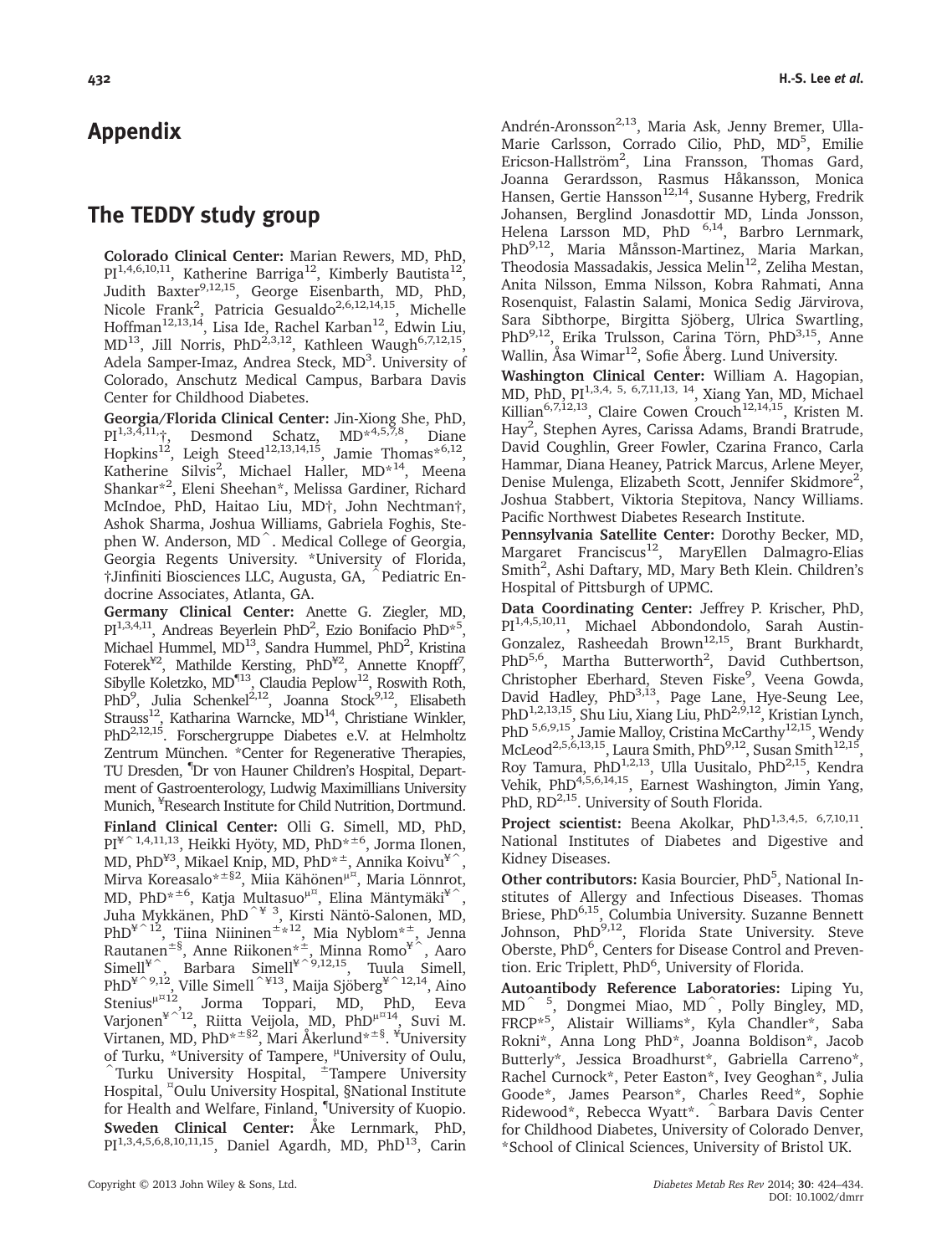Cortisol Laboratory: Elisabeth Aardal Eriksson, MD, PhD, Ewa Lönn Karlsson. Department of Clinical Chemistry, Linköping University Hospital, Linköping, Sweden. Dietary Biomarkers Laboratory: Iris Erlund, PhD<sup>2</sup>, Irma Salminen, Jouko Sundvall, Jaana Leiviskä, Mari Lehtonen, PhD National Institute for Health and Welfare, Helsinki, Finland.

HbA1c Laboratory: Randie R. Little, PhD, Alethea L. Tennill. Diabetes Diagnostic Laboratory, Department of Pathology, University of Missouri School of Medicine. HLA Reference Laboratory:: Henry Erlich, PhD<sup>3</sup>, Teodorica Bugawan, Maria Alejandrino. Department of Human Genetics, Roche Molecular Systems.

Metabolomics Laboratory: Oliver Fiehn, PhD, Bill Wikoff, PhD, Tobias Kind, PhD, Mine Palazoglu, Joyce Wong, Gert Wohlgemuth. UC Davis Metabolomics Center. Microbiome and Viral Metagenomics Laboratory: Joseph F. Petrosino, PhD<sup>6</sup>. Alkek Center for Metagenomics and Microbiome Research, Department of Molecular Virology and Microbiology, Baylor College of Medicine.

OGTT Laboratory:: Santica M. Marcovina, PhD, Sc.D. Northwest Lipid Metabolism and Diabetes Research Laboratories, University of Washington.

Repository: Heather Higgins, Sandra Ke. NIDDK Biosample Repository at Fisher BioServices.

RNA Laboratory and Gene Expression Laboratory: Jin-Xiong She, PhD,  $PI^{1,3,4,11}$ , Richard McIndoe, PhD, Haitao Liu, MD, John Nechtman, Yansheng Zhao, Na Jiang, MD Jinfiniti Biosciences, LLC.

SNP Laboratory: Stephen S. Rich, PhD<sup>3</sup>, Wei-Min Chen, PhD<sup>3</sup>, Suna Onengut-Gumuscu, PhD<sup>3</sup>, Emily Farber, Rebecca Roche Pickin, PhD, Jordan Davis, Dan Gallo. Center for Public Health Genomics, University of Virginia.

# **Committees**

<sup>1</sup>Ancillary Studies, <sup>2</sup>Diet, <sup>3</sup>Genetics, <sup>4</sup>Human Subjects/ Publicity/Publications, <sup>5</sup>Immune Markers, <sup>6</sup>Infectious Agents, <sup>7</sup>Laboratory Implementation, <sup>8</sup>Maternal Studies, <sup>9</sup>Psychosocial, <sup>10</sup>Quality Assurance, <sup>11</sup>Steering, <sup>12</sup>Study Coordinators, 13Celiac Disease, 14Clinical Implementation, <sup>15</sup>Quality Assurance Subcommittee on Data Quality.

# References

- 1. Barlow WE, Ichikawa L, Rosner D, Izumi S. Analysis of case-cohort designs. J Clin Epidemiol 1999; 52(12): 1165–1172. Epub 1999/12/02.
- 2. Langholz B, Thomas DC. Nested casecontrol and case-cohort methods of sampling from a cohort: a critical comparison. Am J Epidemiol 1990; 131(1): 169–176. Epub 1990/01/01.
- 3. Wacholder S, Gail M, Pee D. Selecting an efficient design for assessing exposuredisease relationships in an assembled cohort. Biometrics 1991; 47(1): 63–76. Epub 1991/03/01.
- 4. Rundle A, Ahsan H, Vineis P. Better cancer biomarker discovery through better study design. Eur J Clin Invest 2012; 42(12): 1350–1359.
- 5. Baker SG. Improving the biomarker pipeline to develop and evaluate cancer screening tests. J Natl Cancer Inst 2009; 101(16): 1116–1119. Epub 2009/07/04.
- 6. Marshall E. Getting the noise out of gene arrays. Science 2004; 306(5696): 630–631. Epub 2004/10/23.
- 7. Rundle AG, Vineis P, Ahsan H. Design options for molecular epidemiology research within cohort studies. Cancer Epidemiol Biomarkers Prev 2005; 14(8): 1899–1907. Epub 2005/08/17.
- 8. Wacholder S. Practical considerations in choosing between the case-cohort and nested case-control designs. Epidemiology 1991; 2(2): 155–158. Epub 1991/03/01.
- 9. Lubin JH, Gail MH. Biased selection of controls for case-control analyses of cohort studies. Biometrics 1984; 40(1): 63–75. Epub 1984/03/01.
- 10. Niccolai LM, Ogden LG, Muehlenbein CE, Dziura JD, Vazquez M, Shapiro ED. Methodological issues in design and analysis of a matched case-control study of a vaccine's effectiveness. J Clin Epidemiol 2007; 60(11): 1127–1131. Epub 2007/ 10/17.
- 11. The Environmental Determinants of Diabetes in the Young (TEDDY) study: study design. Pediatr Diabetes 2007; 8(5): 286–298. Epub 2007/09/14.
- 12. The Environmental Determinants of Diabetes in the Young (TEDDY) study. Ann N Y Acad Sci 2008; 1150: 1–13. Epub 2009/01/06.
- 13. Bonifacio E, Yu L, Williams AK, et al. Harmonization of glutamic acid decarboxylase and islet antigen-2 autoantibody assays for national institute of diabetes and digestive and kidney diseases consortia. J Clin Endocrinol Metabol 2010; 95(7): 3360–3367. Epub 2010/05/07.
- 14. Puavilai G, Chanprasertyotin S, Sriphrapradaeng A. Diagnostic criteria for diabetes mellitus and other categories of glucose intolerance: 1997 criteria by the Expert Committee on the Diagnosis and Classification of Diabetes Mellitus (ADA), 1998 WHO consultation criteria, and 1985 WHO criteria. World Health Organization. Diabetes

Res Clin Pract 1999; 44(1): 21–26. Epub 1999/07/22.

- 15. Vehik K, Fiske SW, Logan CA, et al. Methods, quality control and specimen management in an international multicenter investigation of type 1 diabetes: TEDDY. Diabetes Metab Res Rev 2013; 29(7): 557–567. Epub 2013/05/16.
- 16. Rothman K. Modern Epidemiology. Little, Brown and Company: Boston, 1986.
- 17. Wacholder S, Silverman DT, McLaughlin JK, Mandel JS. Selection of controls in case-control studies. III. Design options. Am *J* Epidemiol 1992; 135(9): 1042–1050. Epub 1992/05/01.
- 18. Rundle A. Environmental Health Sciences New York: Mailman School of Public Health, 2000; 152.
- 19. Schulte P, Perera F. Molecular Epidemi-<br>ology: Principles and Practices. ology: Principles Academic Press: San Diego (CA), 1993.
- 20. Leek JT, Scharpf RB, Bravo HC, et al. Tackling the widespread and critical impact of batch effects in highthroughput data. Nat Rev Genet 2010; 11(10): 733–739. Epub 2010/ 09/15.
- 21. Alter O, Brown PO, Botstein D. Singular value decomposition for genome-wide expression data processing and modeling. Proc Natl Acad Sci U S A 2000; 97(18): 10101–10106. Epub 2000/08/30.
- 22. Benito M, Parker J, Du Q, et al. Adjustment of systematic microarray data biases. Bioinformatics 2004; 20(1): 105–114. Epub 2003/12/25.